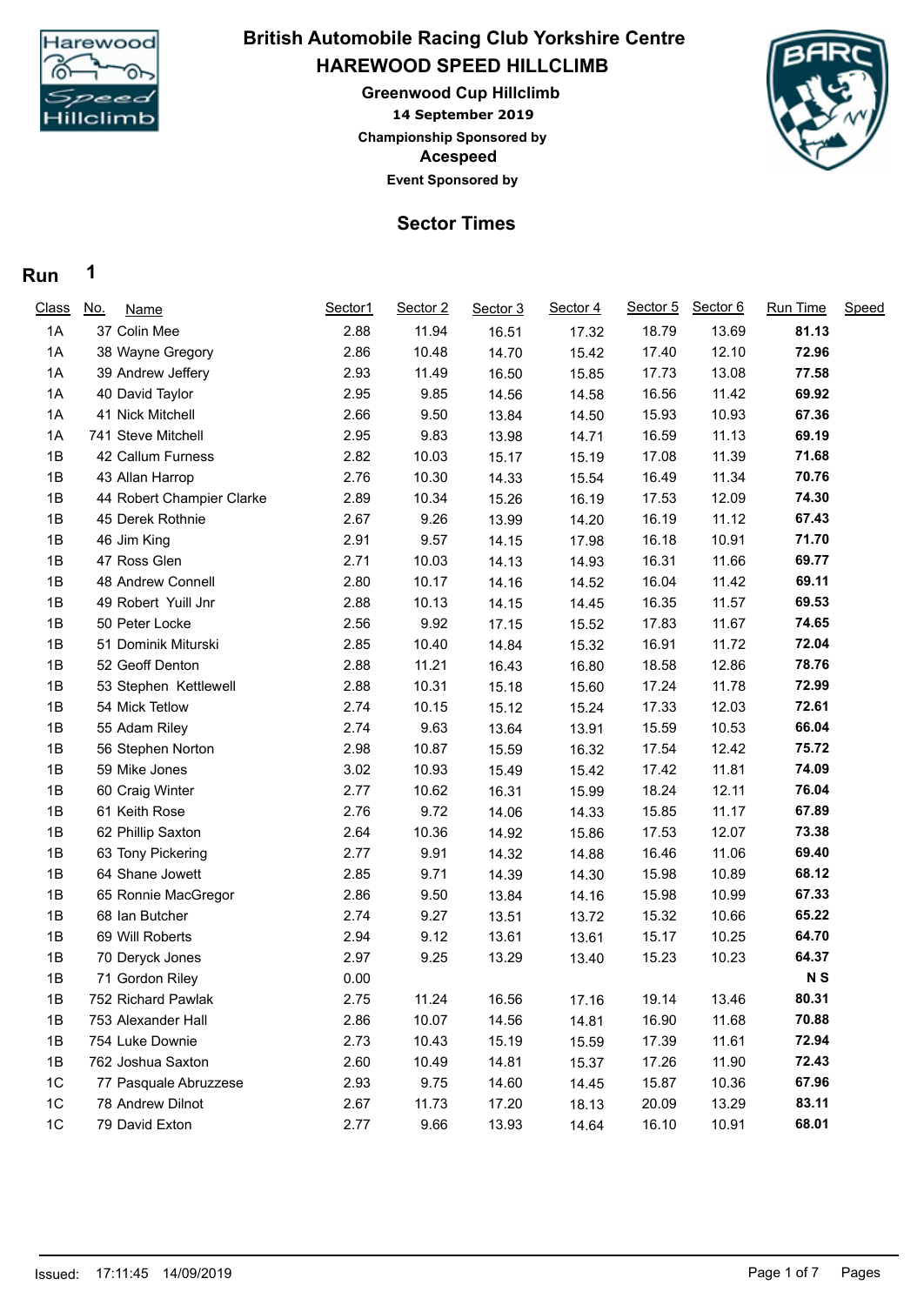| 1 <sup>C</sup> | 80 Simon Howarth     | 2.93 | 9.72  | 14.32 | 14.46 | 16.28 | 11.23 | 68.94          |
|----------------|----------------------|------|-------|-------|-------|-------|-------|----------------|
| 1C             | 81 Andy Bateson      | 2.56 | 9.38  | 14.34 | 14.49 | 16.07 | 10.57 | 67.41          |
| 1C             | 85 Terry Deere       | 2.99 | 9.46  | 13.40 | 13.59 | 15.06 |       | F/R            |
| 1C             | 86 Glen Shaw         | 2.95 | 9.36  | 13.34 | 13.51 | 15.02 | 10.22 | 64.40          |
| 1 <sup>C</sup> | 87 Kieran O Brien    | 2.76 | 9.19  | 13.29 | 16.01 | 16.93 | 11.25 | 69.43          |
| 1D             | 89 Peter Day         | 2.37 | 9.11  | 13.59 | 13.69 | 16.04 | 10.29 | 65.09          |
| 1D             | 90 Tony Booth        | 2.27 | 9.02  | 13.94 | 14.02 | 15.03 | 10.41 | 64.69          |
| 1D             | 91 Richard Archbould | 2.13 | 8.89  | 13.38 | 13.41 | 14.91 |       | F/R            |
| 1D             | 92 Graham Cox        | 2.20 | 8.62  | 13.37 | 13.72 | 14.65 | 9.85  | 62.41          |
| 1D             | 93 Jonathan Mounsey  | 2.40 | 8.42  | 12.94 | 13.14 | 14.39 | 9.26  | 60.55          |
| 2A             | 98 Tim Kerr          | 2.87 | 10.07 | 15.41 | 15.40 | 17.56 | 11.92 | 73.23          |
| 2A             | 99 Anthony Middleton | 2.50 | 9.39  |       |       | 15.62 | 10.80 | 65.99          |
|                |                      |      |       | 13.57 | 14.11 |       |       |                |
| 2A             | 100 Leon Franks      | 2.73 | 9.24  | 13.34 | 13.85 | 15.34 | 10.39 | 64.89          |
| 2A             | 101 Daniel Hollis    | 2.66 | 8.94  | 12.93 | 13.15 | 14.64 | 9.90  | 62.22          |
| 2A             | 102 Michael Bellerby | 2.78 | 9.13  | 12.90 | 13.04 | 15.08 | 9.95  | 62.88          |
| 2B             | 105 John Heseltine   | 2.38 | 9.40  | 14.37 | 14.47 | 15.70 | 10.47 | 66.79          |
| 2B             | 106 Derek Leetham    | 2.71 | 8.88  | 13.00 | 13.55 | 16.19 | 10.24 | 64.57          |
| 2B             | 107 Simon Green      | 2.69 | 8.63  | 12.86 | 12.90 | 14.36 | 9.35  | 60.79          |
| 2E             | 109 David Leach      | 2.34 | 9.40  | 14.10 | 14.07 | 15.57 | 10.60 | 66.08          |
| 3A             | 110 Mike Geen        | 2.80 | 9.89  | 14.66 | 14.90 | 16.74 | 11.68 | 70.67          |
| 3A             | 112 Jonathan North   | 2.94 | 9.65  | 14.04 | 14.29 | 16.14 | 11.52 | 68.58          |
| 3A             | 810 Steven Darley    | 3.05 | 10.02 | 14.64 | 15.63 | 16.45 | 11.52 | 71.31          |
| 3B             | 116 Adam Warren      | 2.72 | 9.73  | 14.06 | 14.18 | 16.12 | 11.21 | 68.02          |
| 3B             | 118 Stuart Stelling  | 2.57 | 9.11  | 13.17 | 13.54 | 15.37 | 10.32 | 64.08          |
| 3B             | 119 Neil Brogden     | 2.66 | 9.25  | 14.16 | 13.69 | 15.20 | 10.38 | 65.34          |
| 3B             | 120 Steve Bailey     | 2.62 | 9.31  | 13.42 | 13.91 | 15.39 | 10.61 | 65.26          |
| 3B             | 121 Ralph Pinder     | 2.52 | 9.23  | 13.98 | 13.56 | 15.04 | 10.33 | 64.66          |
| 3B             | 122 Tracey Wise      | 2.37 | 8.51  | 12.85 | 12.77 | 14.96 | 9.81  | 61.27          |
| 3C             | 125 Andy Hill        | 2.24 | 9.39  | 13.76 | 14.86 | 16.27 | 11.17 | 67.69          |
| 3F             | 128 Bob Bellerby     | 2.49 | 8.43  | 12.57 | 12.24 | 13.63 | 9.10  | 58.46          |
| 3G             | 131 Darren Coleman   | 2.58 | 8.86  | 12.53 | 12.60 | 13.80 | 9.16  | 59.53          |
| 4A             | 134 Charlie Fraser   | 2.50 | 8.20  | 12.56 | 12.05 | 13.73 | 10.29 | 59.33          |
| 4A             | 135 Paul Kelsall     | 2.86 | 10.35 | 15.17 | 15.50 | 17.32 | 11.87 | 73.07          |
| 4A             | 136 David MacFarlane | 2.27 | 8.23  | 12.13 | 12.70 | 14.26 | 9.40  | 58.99          |
| 4A             | 137 John Prickett    | 2.25 | 7.99  | 11.81 | 11.96 | 13.07 | 8.78  | 55.86          |
| 5A             | 139 Luke Rogers      | 2.51 | 8.14  | 12.24 | 12.78 | 13.73 | 9.24  | 58.64          |
| 5A             | 140 Peter Garforth   | 2.40 | 8.75  | 13.05 | 12.37 | 14.12 | 9.92  | 60.61          |
| 5A             | 141 Paul Gibson      | 2.42 | 7.93  | 12.35 | 12.18 | 12.83 | 9.06  | 56.77          |
| 5A             | 142 Wil Ker          | 2.17 | 7.74  | 11.50 | 11.28 | 12.62 | 8.57  | 53.88          |
| 5A             | 143 Ed Carter        | 2.38 | 7.48  | 11.25 | 11.31 | 12.61 | 8.41  | 53.44          |
| 5A             | 144 David Tatham     | 2.16 | 7.65  | 11.52 | 11.08 | 12.51 | 8.34  | 53.26          |
| 5A             | 145 Ben Tranter      | 2.38 | 7.43  | 11.22 | 11.29 | 12.53 | 8.47  | 53.32          |
| 5A             | 843 Steve Carter     | 2.40 | 7.95  | 12.37 | 12.08 | 13.80 | 9.19  | 57.79          |
| 5A             | 845 Rob Spedding     | 2.48 | 7.63  | 11.47 | 11.31 | 12.55 | 8.59  | 54.03          |
| 5B             | 147 Andrew Abbey     | 0.00 |       |       |       |       |       | N <sub>S</sub> |
| 5B             | 847 Richard Abbey    | 0.00 |       |       |       |       |       | N <sub>S</sub> |
| 5C             | 149 James Macdiarmid | 2.33 | 8.64  | 12.33 | 12.95 | 13.76 | 9.93  | 59.94          |
| 5C             | 151 Morgan Jenkins   | 2.11 | 7.84  | 12.16 | 11.84 | 12.83 | 8.84  | 55.62          |
| 5C             | 152 Dave Banner      | 2.32 | 7.59  | 11.64 | 12.26 | 13.59 | 8.89  | 56.29          |
| 5E             | 157 Sandra Tomlin    | 2.13 | 7.72  | 12.01 | 11.94 | 13.47 | 8.48  | 55.75          |
| 5E             | 857 Amy Jenkins      | 2.27 | 8.15  | 13.21 | 12.91 | 13.56 | 9.49  | 59.59          |
| 6A             | 159 Angus Buchan     | 2.12 | 9.87  |       |       | 16.29 | 11.36 | 69.15          |
| 6A             |                      |      |       | 14.46 | 15.05 |       |       |                |
|                | 160 Oliver Tomlin    | 2.75 | 9.77  | 14.60 | 14.79 | 16.80 | 10.87 | 69.58          |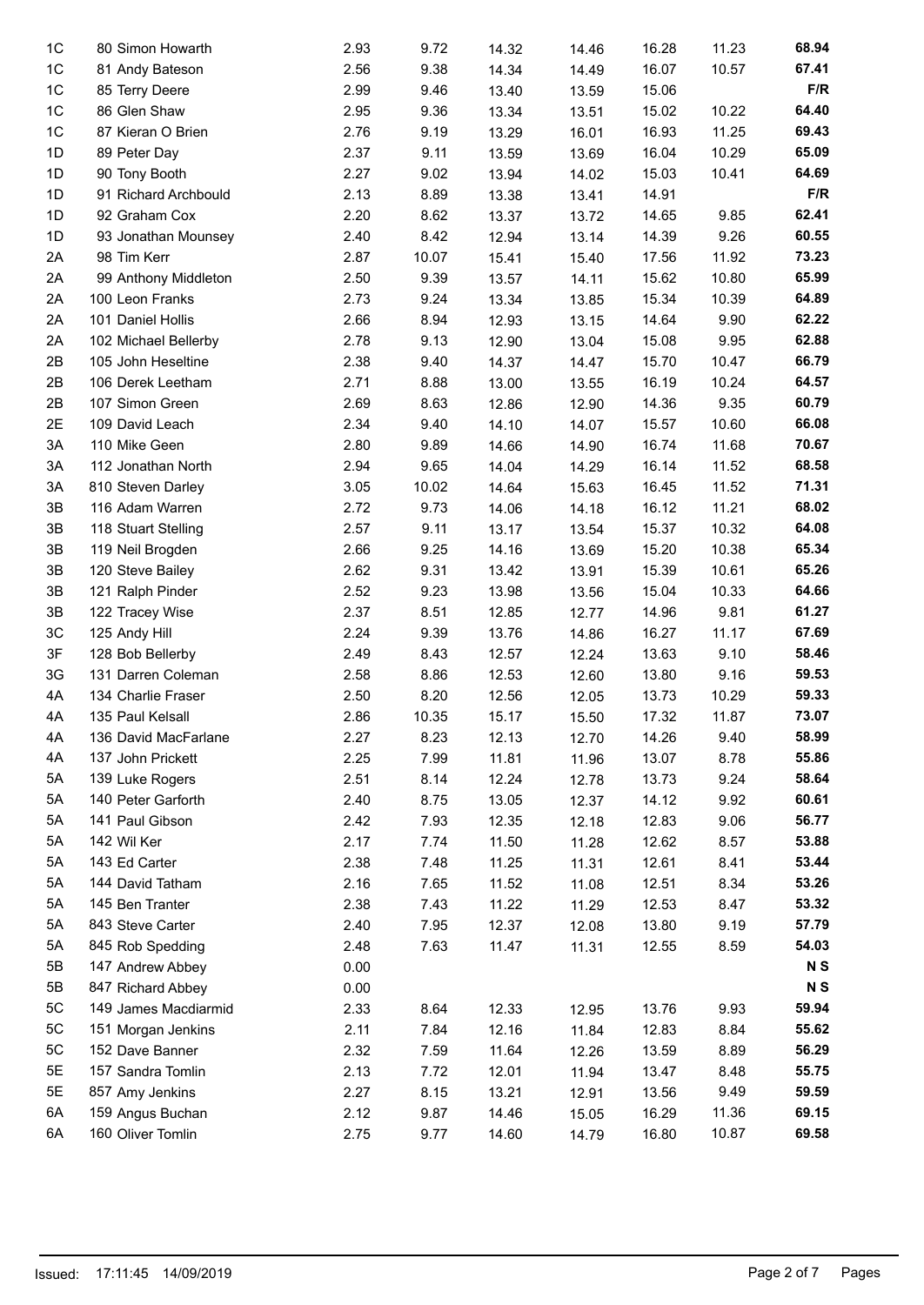| 6B  | 162 Jolyon Harrison  | 2.28 | 8.82  | 13.14 | 12.93 | 14.64 | 9.95  | 61.76 |
|-----|----------------------|------|-------|-------|-------|-------|-------|-------|
| 6C  | 163 Edward Roberts   | 3.00 | 12.13 | 17.58 | 17.51 | 19.13 | 13.55 | 82.90 |
| 6C  | 164 Gareth Frank     | 2.91 | 10.21 | 15.82 | 15.46 | 17.71 | 11.88 | 73.99 |
| 6C  | 165 Richard Derrick  | 2.74 | 9.73  | 14.24 | 14.60 | 16.51 | 11.30 | 69.12 |
| 6C  | 167 Richard Jones    | 0.00 |       |       |       |       |       | N S   |
| 6C  | 168 Anthony Patrick  | 2.87 | 10.13 | 14.39 | 14.91 | 16.61 | 11.45 | 70.36 |
| 6C  | 867 Les Procter      | 0.00 |       |       |       |       |       | N S   |
| 15A | 14 Paul Rigg         | 2.47 | 10.48 | 15.32 | 15.54 | 17.35 | 12.09 | 73.25 |
| 15A | 15 Neil Walmsley     | 2.78 | 11.25 | 16.38 | 17.49 | 19.20 | 13.47 | 80.57 |
| 15A | 16 Helen Waddington  | 2.76 | 10.65 | 16.28 | 16.54 | 18.13 | 12.69 | 77.05 |
| 15A | 716 David Coulthard  | 2.75 | 10.08 | 15.09 | 15.37 | 17.11 | 11.69 | 72.09 |
| 15B | 18 Dave Morris       | 2.96 | 11.98 | 16.25 | 17.79 | 19.27 | 13.88 | 82.13 |
| 15B | 19 Ian Howlett       | 2.56 | 10.02 | 14.22 | 14.82 | 16.63 | 11.43 | 69.68 |
| 15C | 23 Robert Armstrong  | 2.66 | 9.97  | 14.24 | 14.83 | 19.79 | 15.76 | 77.25 |
| 15C | 24 Richard Watkinson | 2.57 | 9.43  | 13.82 | 13.97 | 16.01 | 10.84 | 66.64 |
| 32  | 25 Tim Jeffrey       | 2.38 | 9.90  | 14.43 | 14.66 | 16.42 | 11.47 | 69.26 |
| 32  | 26 Johnny Hulme      | 2.76 | 9.96  | 15.22 | 14.79 | 17.70 | 11.42 | 71.85 |
| 32  | 27 Sheridan Bell     | 2.53 | 9.81  | 15.07 | 14.42 | 16.01 | 11.14 | 68.98 |
| 32  | 28 Bob Gibson        | 2.53 | 9.67  | 13.65 | 14.27 | 16.10 | 11.40 | 67.62 |
| 32  | 29 David Holden      | 2.57 | 10.12 | 15.17 | 15.25 | 16.92 | 11.82 | 71.85 |
|     |                      |      |       |       |       |       |       |       |

### **Run 2**

| <b>Class</b> | <u>No.</u><br>Name        | Sector1 | Sector 2 | Sector 3 | Sector 4 | Sector 5 | Sector 6 | <b>Run Time</b> | Speed |
|--------------|---------------------------|---------|----------|----------|----------|----------|----------|-----------------|-------|
| 1A           | 37 Colin Mee              | 2.84    | 11.88    | 16.70    | 17.12    | 18.95    | 13.74    | 81.23           |       |
| 1A           | 38 Wayne Gregory          | 2.90    | 10.48    | 15.18    | 15.13    | 17.41    | 12.36    | 73.46           |       |
| 1A           | 39 Andrew Jeffery         | 2.92    | 11.48    | 16.59    | 15.81    | 17.92    | 13.34    | 78.06           |       |
| 1A           | 40 David Taylor           | 2.98    | 10.00    | 15.09    | 14.67    | 16.60    | 11.45    | 70.79           |       |
| 1A           | 41 Nick Mitchell          | 2.68    | 9.52     | 13.80    | 14.12    | 15.96    | 10.88    | 66.96           |       |
| 1A           | 741 Steve Mitchell        | 2.94    | 9.82     | 14.00    | 14.49    | 16.09    | 11.01    | 68.35           |       |
| 1B           | 42 Callum Furness         | 3.07    | 10.30    | 15.26    | 15.07    | 17.06    | 11.48    | 72.24           |       |
| 1B           | 43 Allan Harrop           | 2.87    | 10.22    | 14.58    | 14.98    | 16.48    | 11.50    | 70.63           |       |
| 1B           | 44 Robert Champier Clarke | 3.14    | 10.59    | 15.27    | 15.63    | 17.51    | 12.12    | 74.26           |       |
| 1B           | 45 Derek Rothnie          | 2.76    | 9.25     | 14.04    | 14.21    | 16.29    | 11.17    | 67.72           |       |
| 1B           | 46 Jim King               | 2.87    | 9.50     | 14.00    | 14.88    | 16.29    | 11.03    | 68.57           |       |
| 1B           | 47 Ross Glen              | 2.68    | 9.90     | 13.81    | 14.61    | 16.35    | 11.57    | 68.92           |       |
| 1B           | 48 Andrew Connell         | 2.83    | 10.04    | 14.25    | 14.47    | 16.15    | 11.58    | 69.32           |       |
| 1B           | 49 Robert Yuill Jnr       | 2.88    | 10.13    | 14.40    | 14.55    | 16.16    | 11.57    | 69.69           |       |
| 1B           | 50 Peter Locke            | 2.54    | 10.04    | 14.06    | 14.83    | 16.84    | 11.27    | 69.58           |       |
| 1B           | 51 Dominik Miturski       | 2.82    | 10.05    | 14.30    | 15.18    | 16.95    | 12.09    | 71.39           |       |
| 1B           | 52 Geoff Denton           | 2.92    | 11.08    | 16.67    | 16.37    | 18.37    | 12.75    | 78.16           |       |
| 1B           | 53 Stephen Kettlewell     | 2.89    | 10.30    | 15.17    | 15.20    | 17.51    | 11.89    | 72.96           |       |
| 1B           | 54 Mick Tetlow            | 2.82    | 10.33    | 14.98    | 15.28    | 17.54    | 11.91    | 72.86           |       |
| 1B           | 55 Adam Riley             | 2.69    | 9.42     | 13.57    | 13.65    | 15.75    | 10.57    | 65.65           |       |
| 1B           | 59 Mike Jones             | 3.10    | 10.54    | 15.31    | 15.53    | 17.37    | 11.86    | 73.71           |       |
| 1B           | 60 Craig Winter           | 2.81    | 10.26    | 16.31    | 16.06    | 17.98    | 12.21    | 75.63           |       |
| 1B           | 61 Keith Rose             | 2.77    | 10.06    | 14.23    | 14.26    | 16.02    | 11.33    | 68.67           |       |
| 1B           | 62 Phillip Saxton         | 2.66    | 10.48    | 15.10    | 15.47    | 17.46    | 12.06    | 73.23           |       |
| 1B           | 63 Tony Pickering         | 2.84    | 9.68     | 14.27    | 14.62    | 16.19    | 11.31    | 68.91           |       |
| 1B           | 64 Shane Jowett           | 2.94    | 9.92     | 14.61    | 14.28    | 15.89    | 10.97    | 68.61           |       |
| 1B           | 65 Ronnie MacGregor       | 2.78    | 9.51     | 14.04    | 14.49    | 16.08    | 10.94    | 67.84           |       |
| 1B           | 68 Ian Butcher            | 2.75    | 9.32     | 13.65    | 13.75    | 15.44    | 10.65    | 65.56           |       |
| 1B           | 69 Will Roberts           | 2.95    | 9.10     | 13.51    | 13.70    | 15.34    | 10.22    | 64.82           |       |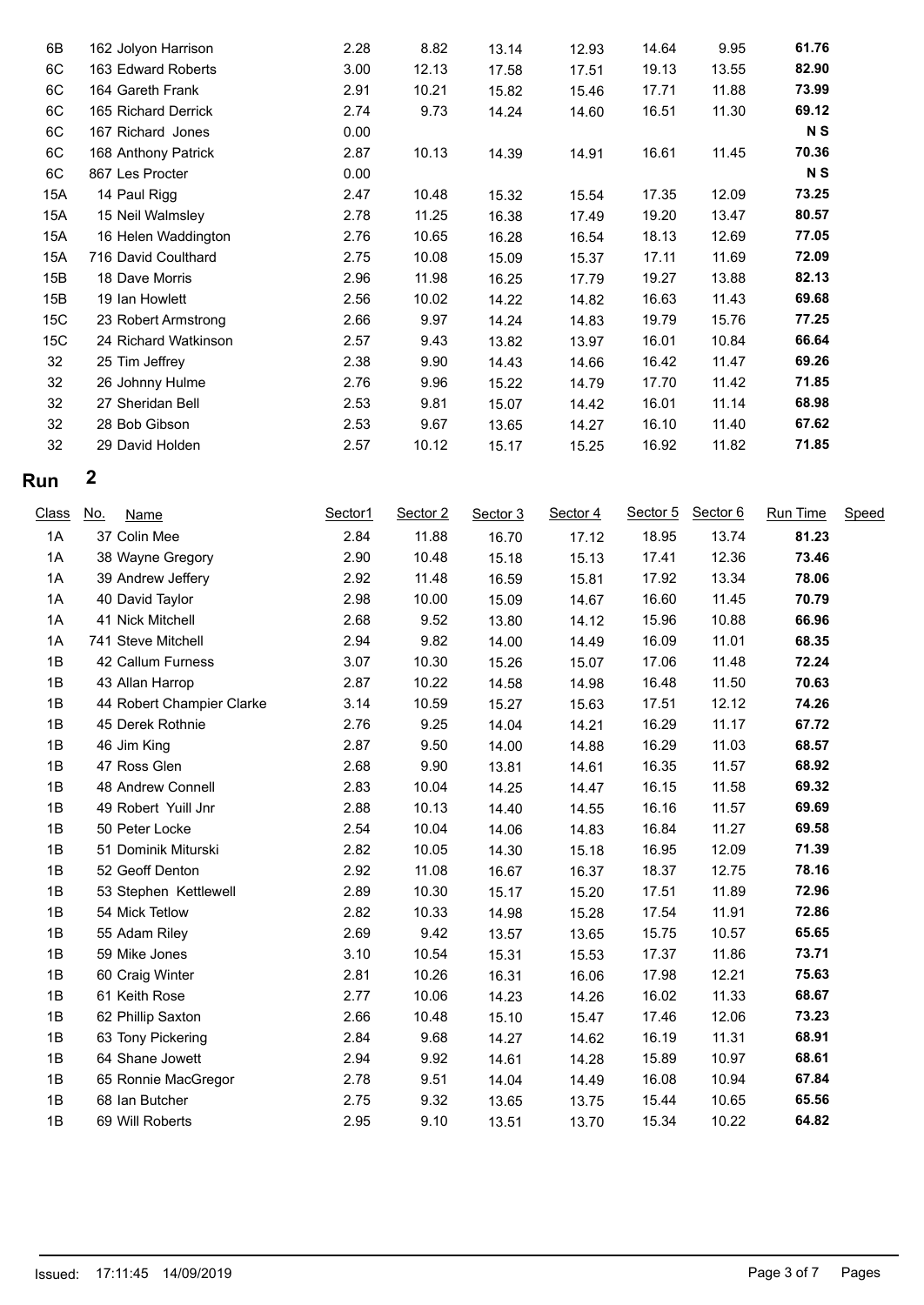| 1B             | 70 Deryck Jones       | 2.92 | 9.15  | 13.14 | 13.38 | 15.32 | 10.28 | 64.19      |
|----------------|-----------------------|------|-------|-------|-------|-------|-------|------------|
| 1B             | 752 Richard Pawlak    | 2.69 | 11.20 | 16.63 | 17.72 | 18.64 | 12.67 | 79.55      |
| 1B             | 753 Alexander Hall    | 3.01 | 10.18 | 14.44 | 14.79 | 17.25 | 11.65 | 71.32      |
| 1B             | 754 Luke Downie       | 2.75 | 10.15 | 15.14 | 15.57 | 17.47 | 11.59 | 72.67      |
| 1B             | 762 Joshua Saxton     | 2.56 | 10.51 | 14.91 | 15.46 | 17.55 | 12.08 | 73.07      |
| 1C             | 77 Pasquale Abruzzese | 2.81 | 9.65  | 14.41 | 14.10 | 15.76 | 10.49 | 67.22      |
| $1C$           | 78 Andrew Dilnot      | 2.60 | 11.17 | 16.27 | 16.90 | 18.96 | 12.54 | 78.44      |
| $1C$           | 79 David Exton        | 2.86 | 9.65  | 13.96 | 14.33 | 16.51 | 10.96 | 68.27      |
| $1C$           | 80 Simon Howarth      | 2.93 | 9.81  | 14.39 | 14.49 | 16.34 | 11.04 | 69.00      |
| $1C$           | 81 Andy Bateson       | 2.53 | 9.12  | 14.10 | 14.27 | 16.23 | 10.85 | 67.10      |
| 1C             | 85 Terry Deere        | 2.91 | 9.37  | 13.34 | 13.51 | 15.16 | 10.33 | 64.62      |
| $1C$           | 86 Glen Shaw          | 2.77 | 9.31  | 13.35 | 13.59 | 15.50 | 10.20 | 64.72      |
| 1 <sup>C</sup> | 87 Kieran O Brien     | 2.64 | 9.18  | 13.28 | 13.22 | 14.75 |       | F/R        |
| 1D             | 89 Peter Day          | 2.31 | 9.09  | 13.65 | 13.65 | 15.73 | 10.29 | 64.72      |
| 1D             | 90 Tony Booth         | 2.20 | 8.89  | 13.43 | 13.80 | 15.16 | 10.23 | 63.71      |
| 1D             | 91 Richard Archbould  | 2.53 | 9.05  | 13.57 | 13.42 | 14.86 | 10.12 | 63.55      |
| 1D             | 92 Graham Cox         | 2.30 | 8.81  | 13.35 | 13.38 | 14.88 | 10.24 | 62.96      |
| 1D             | 93 Jonathan Mounsey   | 2.26 | 8.31  | 12.97 | 12.99 | 14.50 | 9.33  | 60.36      |
| 2A             | 98 Tim Kerr           | 2.86 | 10.10 | 15.26 | 15.08 | 17.24 | 11.54 | 72.08      |
| 2A             | 99 Anthony Middleton  | 2.54 | 9.15  | 13.47 | 14.06 | 15.28 | 10.65 | 65.15      |
| 2A             | 100 Leon Franks       | 2.71 | 9.07  | 13.17 | 13.71 | 15.27 | 10.26 | 64.19      |
| 2A             | 101 Daniel Hollis     | 2.62 | 8.85  | 12.83 | 12.93 | 14.73 | 9.83  | 61.79      |
| 2A             | 102 Michael Bellerby  | 2.62 | 9.14  | 13.24 | 12.99 | 15.43 | 10.35 | 63.77      |
| 2B             | 105 John Heseltine    | 2.38 | 9.41  | 13.93 | 14.07 | 15.53 | 10.40 | 65.72      |
| 2B             | 106 Derek Leetham     | 2.64 | 8.87  | 13.33 | 13.56 | 15.12 | 10.04 | 63.56      |
| 2B             | 107 Simon Green       | 2.67 | 8.61  | 12.54 | 12.82 | 14.47 | 9.55  | 60.66      |
| 2E             | 109 David Leach       | 2.39 | 9.26  | 13.99 | 13.98 | 15.93 | 10.80 | 66.35      |
| 3A             | 110 Mike Geen         | 2.69 | 9.85  | 14.58 | 14.58 | 16.62 | 11.72 | 70.04      |
| 3A             | 112 Jonathan North    | 2.83 | 9.71  | 13.95 | 14.26 | 16.21 | 11.39 | 68.35      |
| 3A             | 810 Steven Darley     | 3.02 | 9.97  | 14.38 | 14.48 | 17.01 | 11.52 | 70.38      |
| 3B             | 116 Adam Warren       | 3.82 | 20.49 |       |       |       |       | <b>DNF</b> |
| 3B             | 118 Stuart Stelling   | 2.52 | 9.13  | 13.24 | 13.75 | 15.52 | 10.39 | 64.55      |
| 3B             | 119 Neil Brogden      | 2.68 | 9.42  | 13.87 | 13.95 | 15.51 | 10.91 | 66.34      |
| $3\mathsf{B}$  | 120 Steve Bailey      | 2.57 | 9.34  | 13.58 | 13.66 | 15.37 | 10.59 | 65.11      |
| 3B             | 121 Ralph Pinder      | 2.52 | 9.28  | 13.94 | 13.37 | 15.12 | 10.66 | 64.89      |
| 3B             | 122 Tracey Wise       | 2.32 | 8.52  | 12.71 | 12.80 | 14.76 | 9.59  | 60.70      |
| 3C             | 125 Andy Hill         | 2.12 | 8.63  | 12.95 | 12.93 | 14.53 | 9.55  | 60.71      |
| 3F             | 128 Bob Bellerby      | 2.33 | 8.25  | 12.45 | 12.39 | 13.35 | 9.04  | 57.81      |
| 3G             | 131 Darren Coleman    | 2.50 | 8.62  | 12.51 | 12.50 | 14.00 | 28.54 | 78.67      |
| 4A             | 134 Charlie Fraser    | 2.42 | 8.21  | 12.84 | 12.40 | 14.23 | 9.60  | 59.70      |
| 4A             | 135 Paul Kelsall      | 2.79 | 10.31 | 15.58 | 15.84 | 17.87 | 11.87 | 74.26      |
| 4A             | 136 David MacFarlane  | 2.18 | 8.41  | 12.42 | 12.49 | 14.25 | 9.21  | 58.96      |
| 4A             | 137 John Prickett     | 2.21 | 7.81  | 12.42 | 11.73 | 13.24 | 8.91  | 56.32      |
| 5A             | 139 Luke Rogers       | 2.51 | 8.15  | 12.14 | 12.42 | 39.04 |       | <b>DNF</b> |
| 5A             | 140 Peter Garforth    | 2.53 | 8.52  | 12.52 | 12.18 | 13.64 | 9.19  | 58.58      |
| 5A             | 141 Paul Gibson       | 2.24 | 8.04  | 12.51 | 12.16 | 13.39 | 8.96  | 57.30      |
| 5A             | 142 Wil Ker           | 2.13 | 7.94  | 11.62 | 11.61 | 12.89 | 8.78  | 54.97      |
| 5A             | 143 Ed Carter         | 2.35 | 7.36  | 11.37 | 11.12 | 12.73 | 8.37  | 53.30      |
| 5A             | 144 David Tatham      | 2.07 | 7.48  | 11.26 | 11.23 | 12.55 | 8.26  | 52.85      |
| 5A             | 145 Ben Tranter       | 2.26 | 7.32  | 11.02 | 11.16 | 12.55 | 8.44  | 52.75      |
| 5A             | 843 Steve Carter      | 2.34 | 7.75  | 12.35 | 11.37 | 13.26 | 8.95  | 56.02      |
| 5A             | 845 Rob Spedding      | 2.36 | 7.47  | 11.54 | 11.41 | 12.48 | 8.37  | 53.63      |
| 5C             | 149 James Macdiarmid  | 2.39 | 8.65  | 12.83 | 12.86 | 14.10 | 9.63  | 60.46      |
|                |                       |      |       |       |       |       |       |            |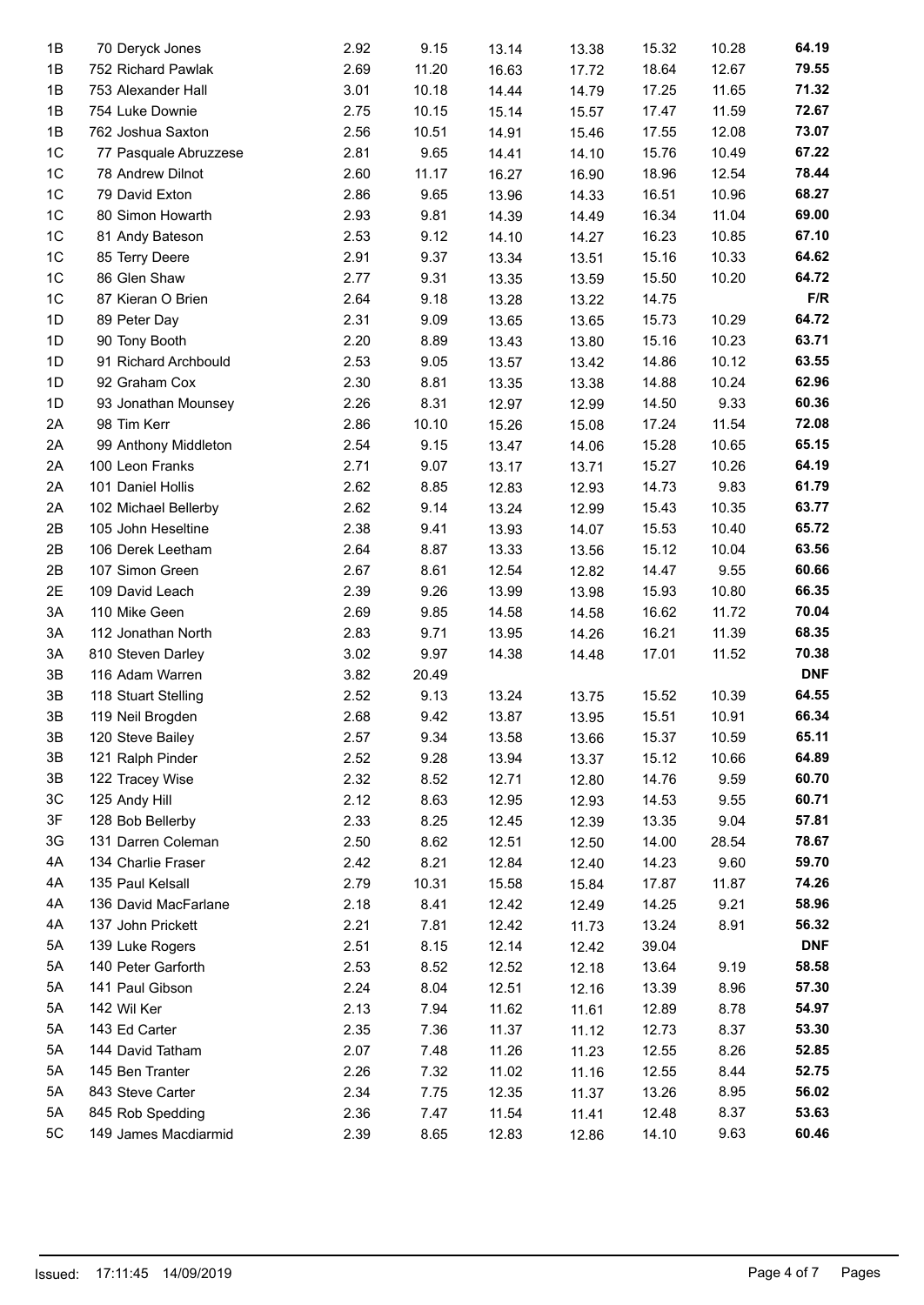| 5C  | 151 Morgan Jenkins   | 2.22 | 7.74  | 12.04 | 11.43 | 12.53 | 8.72  | 54.68 |  |
|-----|----------------------|------|-------|-------|-------|-------|-------|-------|--|
| 5C  | 152 Dave Banner      | 2.10 | 7.56  | 11.41 | 11.73 | 13.06 | 8.51  | 54.37 |  |
| 5E  | 157 Sandra Tomlin    | 2.11 | 7.55  | 11.87 | 12.00 | 13.44 | 8.30  | 55.27 |  |
| 5E  | 857 Amy Jenkins      | 2.16 | 7.96  | 12.68 | 12.45 | 13.79 | 9.38  | 58.42 |  |
| 6A  | 159 Angus Buchan     | 2.19 | 10.18 | 14.44 | 14.51 | 16.54 | 11.52 | 69.38 |  |
| 6A  | 160 Oliver Tomlin    | 2.80 | 9.64  | 15.00 | 14.95 | 17.12 | 11.12 | 70.63 |  |
| 6B  | 162 Jolyon Harrison  | 2.43 | 8.68  | 13.43 | 13.28 | 15.16 | 9.73  | 62.71 |  |
| 6C  | 163 Edward Roberts   | 2.93 | 11.67 | 17.36 | 17.39 | 18.96 | 13.80 | 82.11 |  |
| 6C  | 164 Gareth Frank     | 3.06 | 10.15 | 15.77 | 15.43 | 17.63 | 12.09 | 74.13 |  |
| 6C  | 165 Richard Derrick  | 2.77 | 9.97  | 14.68 | 14.77 | 16.67 | 11.25 | 70.11 |  |
| 6C  | 168 Anthony Patrick  | 2.97 | 9.91  | 14.21 | 15.06 | 16.34 | 11.62 | 70.11 |  |
| 15A | 14 Paul Rigg         | 2.53 | 10.29 | 15.20 | 15.53 | 17.41 | 12.09 | 73.05 |  |
| 15A | 15 Neil Walmsley     | 2.81 | 11.46 | 16.26 | 17.32 | 19.12 | 13.73 | 80.70 |  |
| 15A | 16 Helen Waddington  | 2.72 | 10.53 | 15.97 | 16.38 | 18.22 | 12.60 | 76.42 |  |
| 15A | 716 David Coulthard  | 2.78 | 10.01 | 15.07 | 15.46 | 17.31 | 11.70 | 72.33 |  |
| 15B | 18 Dave Morris       | 2.80 | 11.90 | 16.05 | 17.58 | 19.59 | 14.16 | 82.08 |  |
| 15B | 19 Ian Howlett       | 2.61 | 9.75  | 14.16 | 14.74 | 16.49 | 11.48 | 69.23 |  |
| 15C | 23 Robert Armstrong  | 2.58 | 10.12 | 14.75 | 15.05 | 16.91 | 11.65 | 71.06 |  |
| 15C | 24 Richard Watkinson | 2.66 | 9.65  | 13.72 | 13.95 | 15.56 | 10.70 | 66.24 |  |
| 32  | 25 Tim Jeffrey       | 2.40 | 10.00 | 14.47 | 14.45 | 16.41 | 11.74 | 69.47 |  |
| 32  | 26 Johnny Hulme      | 2.55 | 9.90  | 15.75 | 14.62 | 16.65 | 11.12 | 70.59 |  |
| 32  | 27 Sheridan Bell     | 2.27 | 9.67  | 14.64 | 14.34 | 16.64 | 11.21 | 68.77 |  |
| 32  | 28 Bob Gibson        | 2.54 | 9.81  | 14.07 | 14.43 | 16.74 | 11.41 | 69.00 |  |
| 32  | 29 David Holden      | 2.46 | 10.93 | 15.78 | 15.47 | 17.00 | 12.02 | 73.66 |  |
|     |                      |      |       |       |       |       |       |       |  |

# **Run 3**

| <b>Class</b> | No.<br>Name               | Sector1 | Sector 2 | Sector 3 | Sector 4 | Sector 5 | Sector 6 | <b>Run Time</b> | Speed |
|--------------|---------------------------|---------|----------|----------|----------|----------|----------|-----------------|-------|
| 1A           | 37 Colin Mee              | 2.80    | 11.83    | 16.61    | 17.33    | 18.84    | 13.81    | 81.22           |       |
| 1A           | 38 Wayne Gregory          | 2.89    | 10.46    | 15.22    | 15.76    | 17.47    | 12.61    | 74.41           |       |
| 1A           | 39 Andrew Jeffery         | 2.98    | 11.69    | 16.63    | 17.01    | 17.86    | 13.37    | 79.54           |       |
| 1A           | 40 David Taylor           | 2.92    | 9.87     | 14.70    | 14.74    | 16.42    | 11.47    | 70.12           |       |
| 1A           | 41 Nick Mitchell          | 2.69    | 9.60     | 13.75    | 14.61    | 20.49    | 16.49    | 77.63           |       |
| 1A           | 741 Steve Mitchell        | 2.79    | 9.74     | 13.96    | 14.48    | 16.00    | 11.03    | 68.00           |       |
| 1B           | 42 Callum Furness         | 2.80    | 10.10    | 15.10    | 15.27    | 17.05    | 11.56    | 71.88           |       |
| 1B           | 43 Allan Harrop           | 2.80    | 10.28    | 14.58    | 15.83    | 85.95    | 19.30    | 148.74          |       |
| 1B           | 44 Robert Champier Clarke | 2.81    | 10.28    | 14.86    | 15.76    | 17.24    | 11.97    | 72.92           |       |
| 1B           | 45 Derek Rothnie          | 2.68    | 9.24     | 13.94    | 14.17    | 15.91    | 10.88    | 66.82           |       |
| 1B           | 46 Jim King               | 2.83    | 9.76     | 14.43    | 14.68    | 15.84    | 10.87    | 68.41           |       |
| 1B           | 47 Ross Glen              | 2.76    | 9.87     | 13.89    | 14.66    | 16.44    | 11.63    | 69.25           |       |
| 1B           | 48 Andrew Connell         | 2.78    | 9.93     | 13.93    | 14.30    | 15.99    | 11.37    | 68.30           |       |
| 1B           | 49 Robert Yuill Jnr       | 2.77    | 9.92     | 13.98    | 14.49    | 16.44    | 11.44    | 69.04           |       |
| 1B           | 50 Peter Locke            | 2.64    | 10.04    | 14.15    | 14.84    | 16.69    | 11.30    | 69.66           |       |
| 1B           | 51 Dominik Miturski       | 2.80    | 10.29    | 14.48    | 14.92    | 16.57    | 12.10    | 71.16           |       |
| 1B           | 52 Geoff Denton           | 2.70    | 11.32    | 16.48    | 16.50    | 18.50    | 12.82    | 78.32           |       |
| 1B           | 53 Stephen Kettlewell     | 2.99    | 10.12    | 15.09    | 15.11    | 17.16    | 11.84    | 72.31           |       |
| 1B           | 54 Mick Tetlow            | 2.75    | 10.30    | 15.05    | 15.35    | 17.12    | 11.71    | 72.28           |       |
| 1B           | 55 Adam Riley             | 2.71    | 9.43     | 13.57    | 13.56    | 15.74    | 10.54    | 65.55           |       |
| 1B           | 59 Mike Jones             | 2.99    | 10.83    | 15.26    | 15.24    | 17.30    | 12.21    | 73.83           |       |
| 1B           | 60 Craig Winter           | 2.93    | 10.98    | 16.17    | 15.84    | 18.71    | 12.31    | 76.94           |       |
| 1B           | 61 Keith Rose             | 2.85    | 9.82     | 14.28    | 14.36    | 16.40    | 11.17    | 68.88           |       |
| 1B           | 62 Phillip Saxton         | 2.65    | 10.38    | 15.36    | 15.75    | 17.62    | 12.25    | 74.01           |       |
| 1B           | 63 Tony Pickering         | 2.84    | 9.61     | 14.22    | 15.12    | 16.74    | 11.24    | 69.77           |       |
|              |                           |         |          |          |          |          |          |                 |       |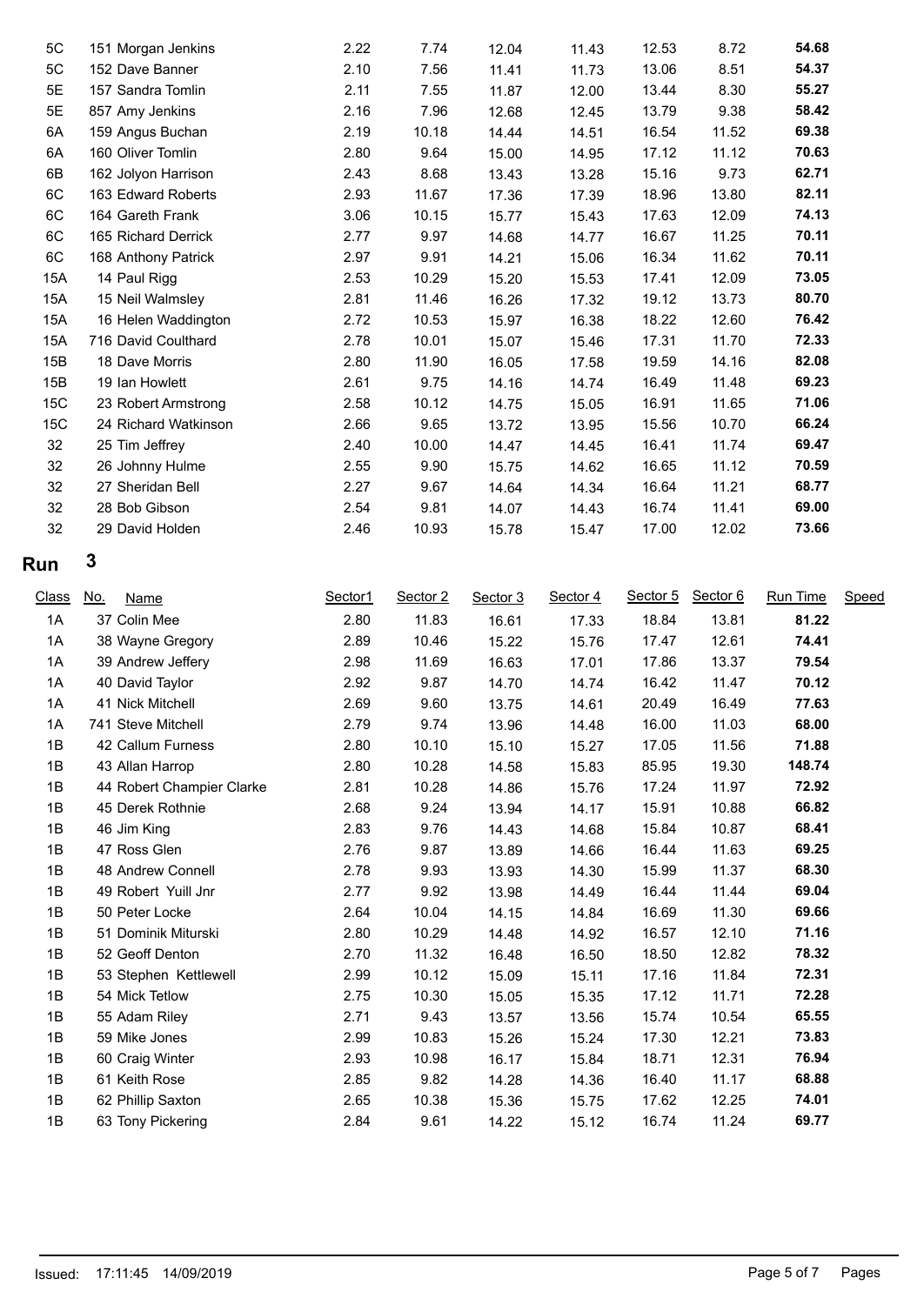| 1B             | 64 Shane Jowett       | 2.83 | 9.76  | 14.55 | 14.51 | 16.02 | 10.93 | 68.60  |
|----------------|-----------------------|------|-------|-------|-------|-------|-------|--------|
| 1B             | 65 Ronnie MacGregor   | 2.67 | 9.65  | 13.96 | 14.47 | 16.14 | 10.76 | 67.65  |
| 1B             | 68 Ian Butcher        | 2.70 | 9.31  | 13.44 | 14.02 | 15.62 | 10.62 | 65.71  |
| 1B             | 69 Will Roberts       | 2.83 | 9.01  | 13.64 | 13.68 | 15.54 | 10.34 | 65.04  |
| 1B             | 70 Deryck Jones       | 2.84 | 9.06  | 13.20 | 13.32 | 15.18 | 10.32 | 63.92  |
| 1B             | 752 Richard Pawlak    | 2.71 | 10.99 | 16.70 | 16.82 | 18.85 | 12.78 | 78.85  |
| 1B             | 753 Alexander Hall    | 2.83 | 10.06 | 14.61 | 14.72 | 16.65 | 11.60 | 70.47  |
| 1B             | 754 Luke Downie       | 2.87 | 9.94  | 14.64 | 15.83 | 17.02 | 11.23 | 71.53  |
| 1B             | 762 Joshua Saxton     | 2.62 | 10.46 | 14.72 | 15.18 | 17.30 | 11.79 | 72.07  |
| 1 <sup>C</sup> | 77 Pasquale Abruzzese | 2.65 | 9.57  | 14.31 | 49.13 | 18.54 | 13.13 | 107.33 |
| 1 <sup>C</sup> | 78 Andrew Dilnot      | 2.48 | 10.81 | 15.82 | 16.63 | 18.56 | 12.35 | 76.65  |
| 1 <sup>C</sup> | 79 David Exton        | 2.73 |       |       |       | 16.18 | 10.64 | 67.74  |
|                |                       |      | 9.75  | 14.11 | 14.33 |       |       |        |
| 1 <sup>C</sup> | 80 Simon Howarth      | 3.01 | 9.71  | 14.17 | 14.45 | 16.35 | 11.15 | 68.84  |
| 1 <sup>C</sup> | 81 Andy Bateson       | 2.42 | 9.36  | 14.37 | 14.60 | 16.20 | 10.67 | 67.62  |
| 1 <sup>C</sup> | 85 Terry Deere        | 2.78 | 9.27  | 13.42 | 13.54 | 14.98 | 10.16 | 64.15  |
| 1 <sup>C</sup> | 86 Glen Shaw          | 2.83 | 9.26  | 13.30 | 13.90 | 15.40 | 10.14 | 64.83  |
| 1 <sup>C</sup> | 87 Kieran O Brien     | 2.74 | 9.14  | 13.29 | 13.34 | 15.12 | 10.82 | 64.45  |
| 1D             | 89 Peter Day          | 2.23 | 9.02  | 13.56 | 13.60 | 15.52 | 10.27 | 64.20  |
| 1D             | 90 Tony Booth         | 2.17 | 9.11  | 13.75 | 13.88 | 15.23 | 10.30 | 64.44  |
| 1D             | 91 Richard Archbould  | 2.22 | 8.94  | 13.23 | 13.54 | 15.01 | 10.24 | 63.18  |
| 1D             | 92 Graham Cox         | 2.20 | 8.76  | 13.47 | 13.36 | 15.04 | 10.15 | 62.98  |
| 1D             | 93 Jonathan Mounsey   | 2.49 | 8.22  | 12.96 | 12.80 | 14.40 | 9.42  | 60.29  |
| 2A             | 98 Tim Kerr           | 2.70 | 9.92  | 15.03 | 15.65 | 17.73 | 11.97 | 73.00  |
| 2A             | 99 Anthony Middleton  | 2.60 | 9.04  | 13.54 | 14.01 | 15.36 | 10.71 | 65.26  |
| 2A             | 100 Leon Franks       | 2.67 | 9.00  | 13.14 | 13.74 | 15.22 | 10.20 | 63.97  |
|                |                       |      |       |       |       |       |       | 62.02  |
| 2A             | 101 Daniel Hollis     | 2.57 | 9.05  | 12.75 | 13.01 | 14.51 | 10.13 |        |
| 2A             | 102 Michael Bellerby  | 3.03 | 9.02  | 14.61 | 17.03 | 18.98 | 14.72 | 77.39  |
| 2B             | 105 John Heseltine    | 2.21 | 9.53  | 14.38 | 14.11 | 15.87 | 10.39 | 66.49  |
| 2B             | 106 Derek Leetham     | 2.63 | 8.76  | 13.08 | 13.57 | 14.94 | 10.31 | 63.29  |
| 2B             | 107 Simon Green       | 2.61 | 8.57  | 12.48 | 12.88 | 14.58 | 9.48  | 60.60  |
| 2E             | 109 David Leach       | 2.31 | 9.44  | 14.09 | 14.27 | 15.40 | 10.40 | 65.91  |
| 3A             | 110 Mike Geen         | 2.74 | 9.77  | 14.61 | 14.62 | 16.42 | 11.56 | 69.72  |
| 3A             | 112 Jonathan North    | 2.82 | 9.67  | 13.95 | 14.36 | 15.88 | 11.38 | 68.06  |
| 3A             | 810 Steven Darley     | 2.94 | 9.87  | 14.58 | 14.49 | 16.40 | 11.38 | 69.66  |
| 3B             | 118 Stuart Stelling   | 2.51 | 9.19  | 13.09 | 13.59 | 15.15 | 10.24 | 63.77  |
| 3B             | 119 Neil Brogden      | 2.61 | 9.21  | 13.92 | 14.16 | 16.09 | 10.25 | 66.24  |
| 3B             | 120 Steve Bailey      | 2.61 | 9.37  | 13.53 | 13.99 | 15.25 | 10.59 | 65.34  |
| 3B             | 121 Ralph Pinder      | 2.75 | 9.32  | 14.08 | 14.06 | 15.23 | 10.29 | 65.73  |
| 3B             | 122 Tracey Wise       | 2.28 | 8.46  | 12.51 | 12.77 | 14.59 | 9.78  | 60.39  |
| 3C             | 125 Andy Hill         | 2.16 | 8.34  | 12.66 | 13.00 | 14.37 | 9.58  | 60.11  |
| 3F             | 128 Bob Bellerby      | 2.43 | 8.14  |       |       | 13.69 | 8.99  | 58.06  |
|                |                       |      |       | 12.42 | 12.39 |       |       |        |
| 3G             | 131 Darren Coleman    | 2.52 | 8.83  | 12.45 | 12.48 | 14.21 | 9.15  | 59.64  |
| 4A             | 134 Charlie Fraser    | 2.41 | 8.30  | 12.72 | 12.49 | 14.03 | 9.63  | 59.58  |
| 4A             | 135 Paul Kelsall      | 2.78 | 10.43 | 15.22 | 15.64 | 16.86 | 11.79 | 72.72  |
| 4A             | 136 David MacFarlane  | 2.25 | 8.10  | 12.17 | 12.38 | 13.95 | 9.22  | 58.07  |
| 4A             | 137 John Prickett     | 2.15 | 7.85  | 11.88 | 11.73 | 13.66 | 8.97  | 56.24  |
| 5A             | 140 Peter Garforth    | 2.34 | 8.39  | 12.25 | 12.20 | 14.47 | 9.59  | 59.24  |
| 5A             | 141 Paul Gibson       | 2.19 | 8.04  | 12.39 | 12.04 | 13.40 | 9.03  | 57.09  |
| 5A             | 143 Ed Carter         | 2.32 | 7.30  | 11.22 | 11.14 | 12.51 | 8.51  | 53.00  |
| 5A             | 144 David Tatham      | 2.17 | 7.53  | 11.25 | 11.19 | 12.35 | 8.16  | 52.65  |
| 5A             | 145 Ben Tranter       | 2.26 | 7.27  | 10.94 | 11.06 | 12.55 | 8.40  | 52.48  |
| 5A             | 843 Steve Carter      | 2.32 | 7.66  | 12.48 | 11.34 | 13.46 | 8.95  | 56.21  |
| 5A             | 845 Rob Spedding      | 2.30 | 7.54  | 11.40 | 11.47 | 12.69 | 8.49  | 53.89  |
|                |                       |      |       |       |       |       |       |        |